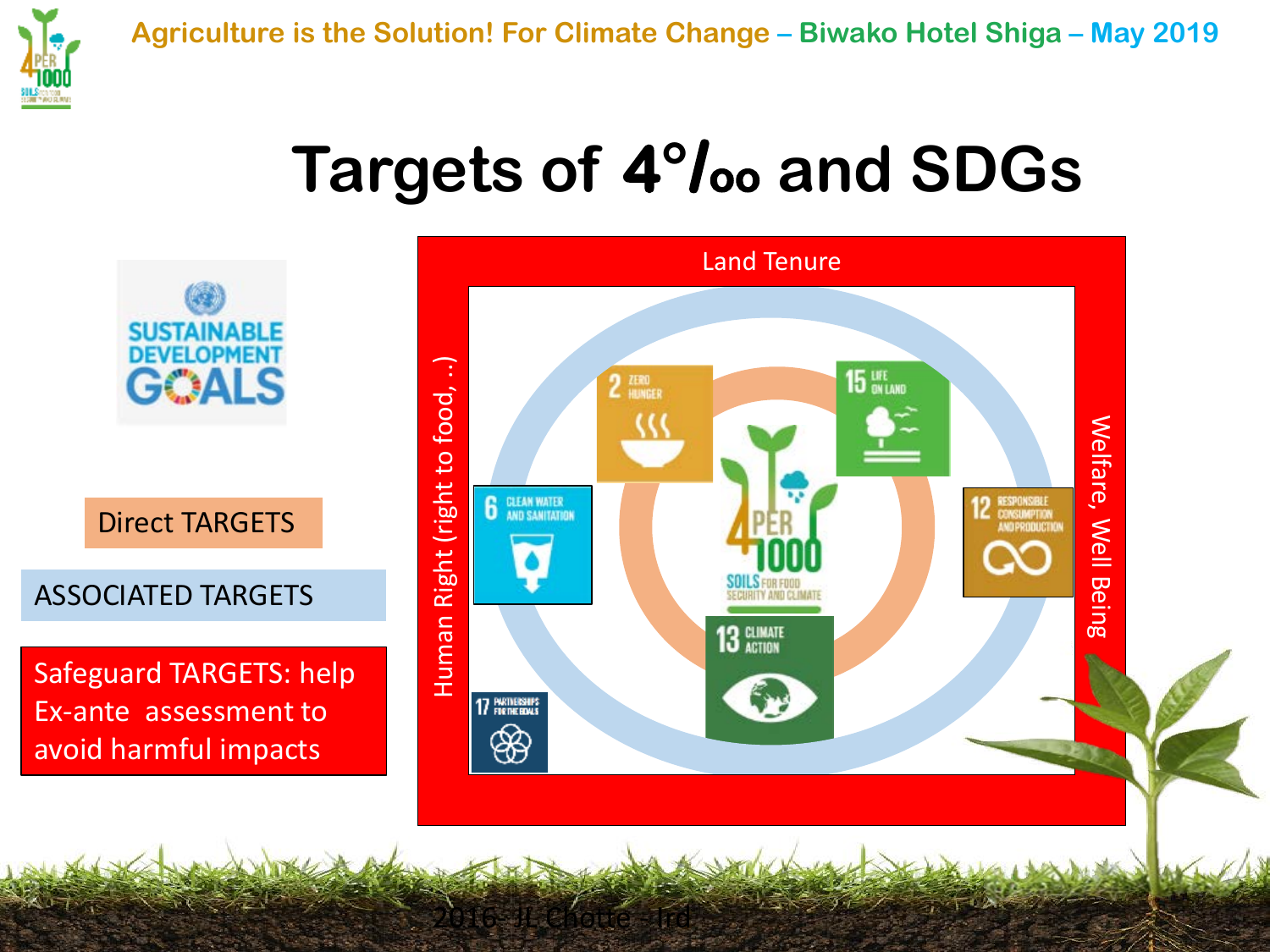

## **Declaration of intent 2 (signed mainly in Marrakech)**

to build an effective and inclusive governance through a light structure without a legal personality with 4 bodies

| <b>Consultative &amp;</b><br>collaborative Body | $\Rightarrow$ | <b>Forum of the Partners</b>                        |  |
|-------------------------------------------------|---------------|-----------------------------------------------------|--|
| <b>Decision making Body</b>                     | $\Rightarrow$ | <b>Consortium of Members</b>                        |  |
| <b>Scientific Body</b>                          | $\Rightarrow$ | <b>Scientific and Technical</b><br><b>Committee</b> |  |
| <b>Executive Body</b>                           | $\Rightarrow$ | <b>Executive Secretariat</b>                        |  |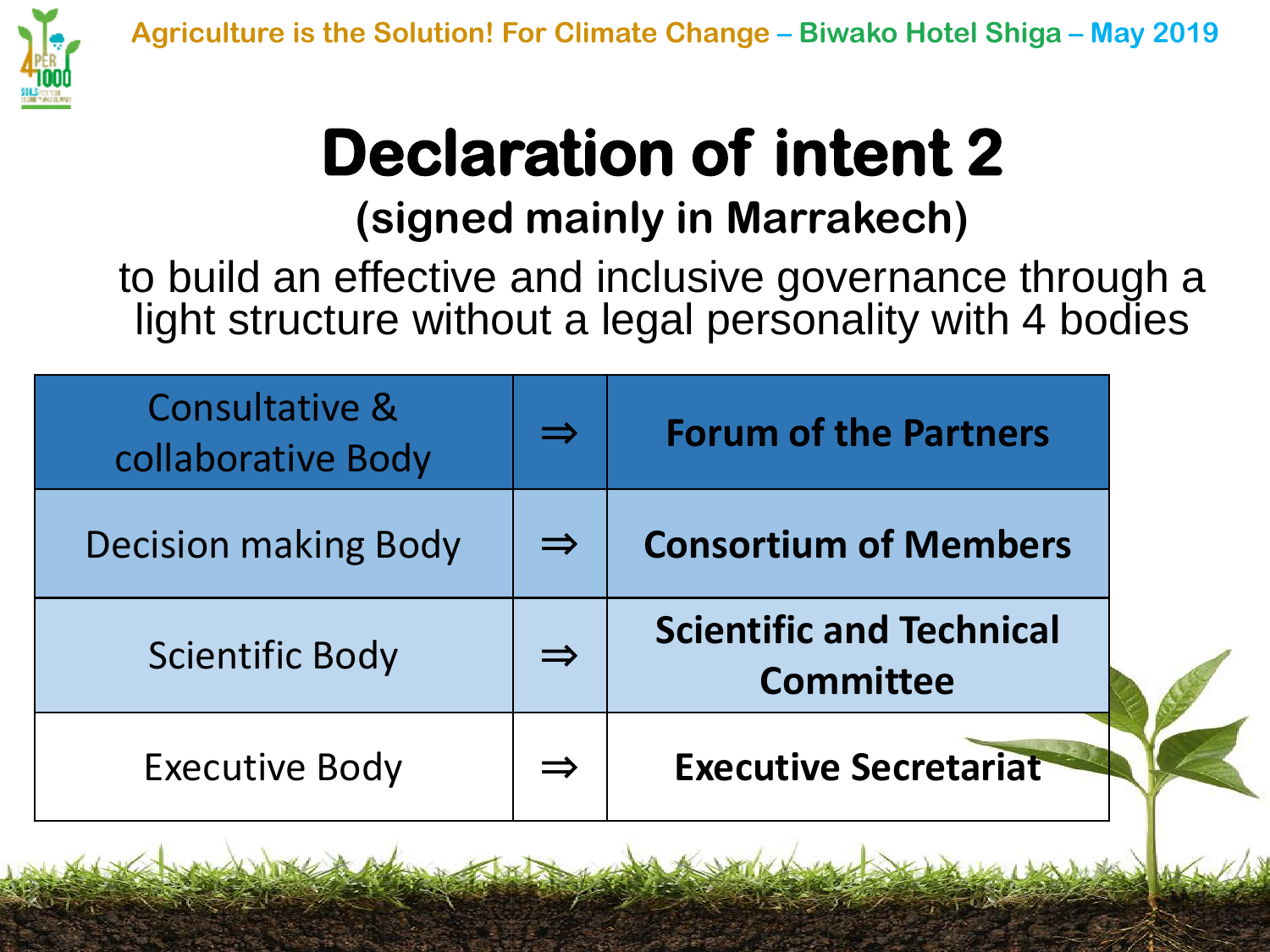

# **Governance of the initiative**

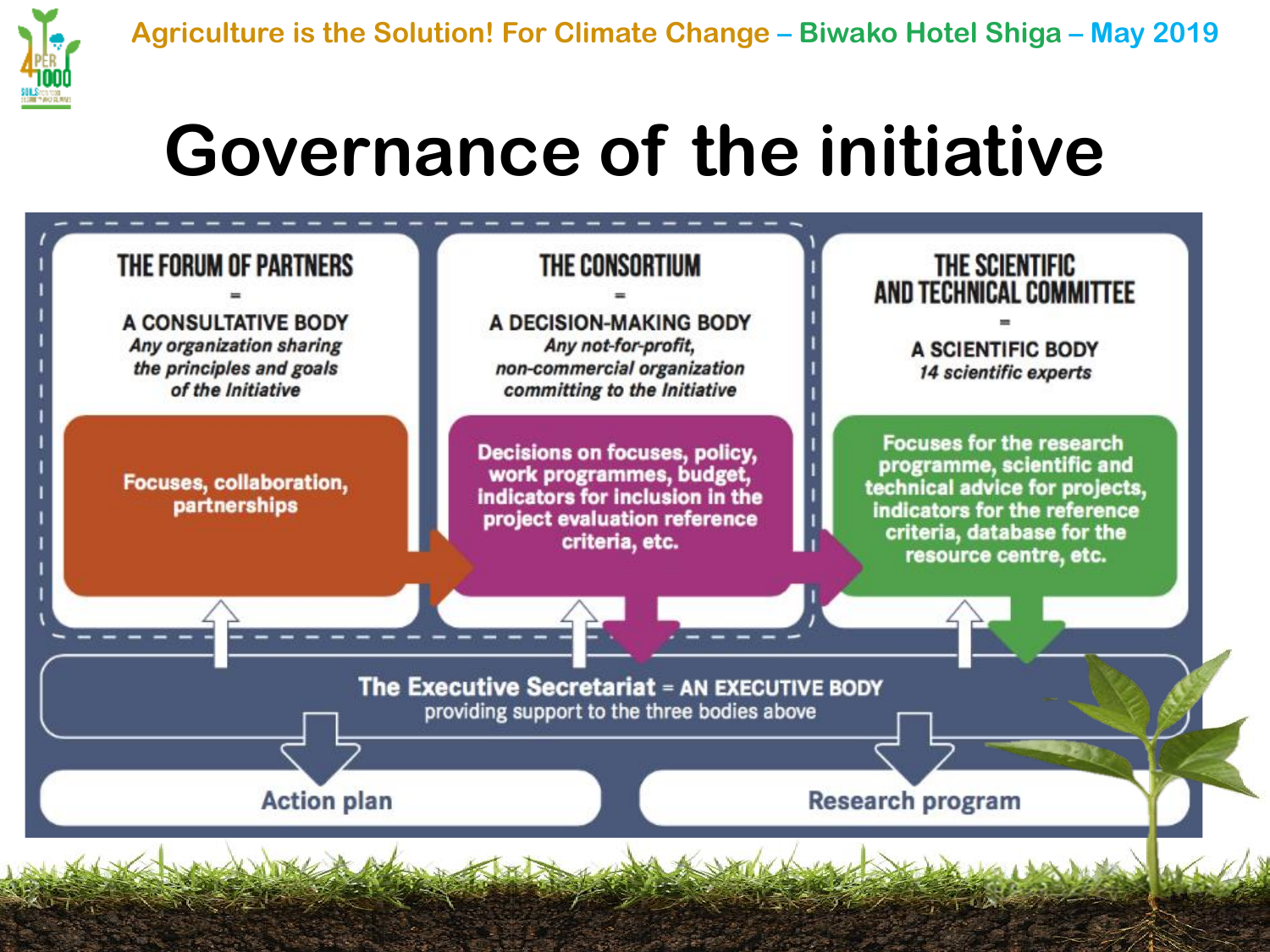



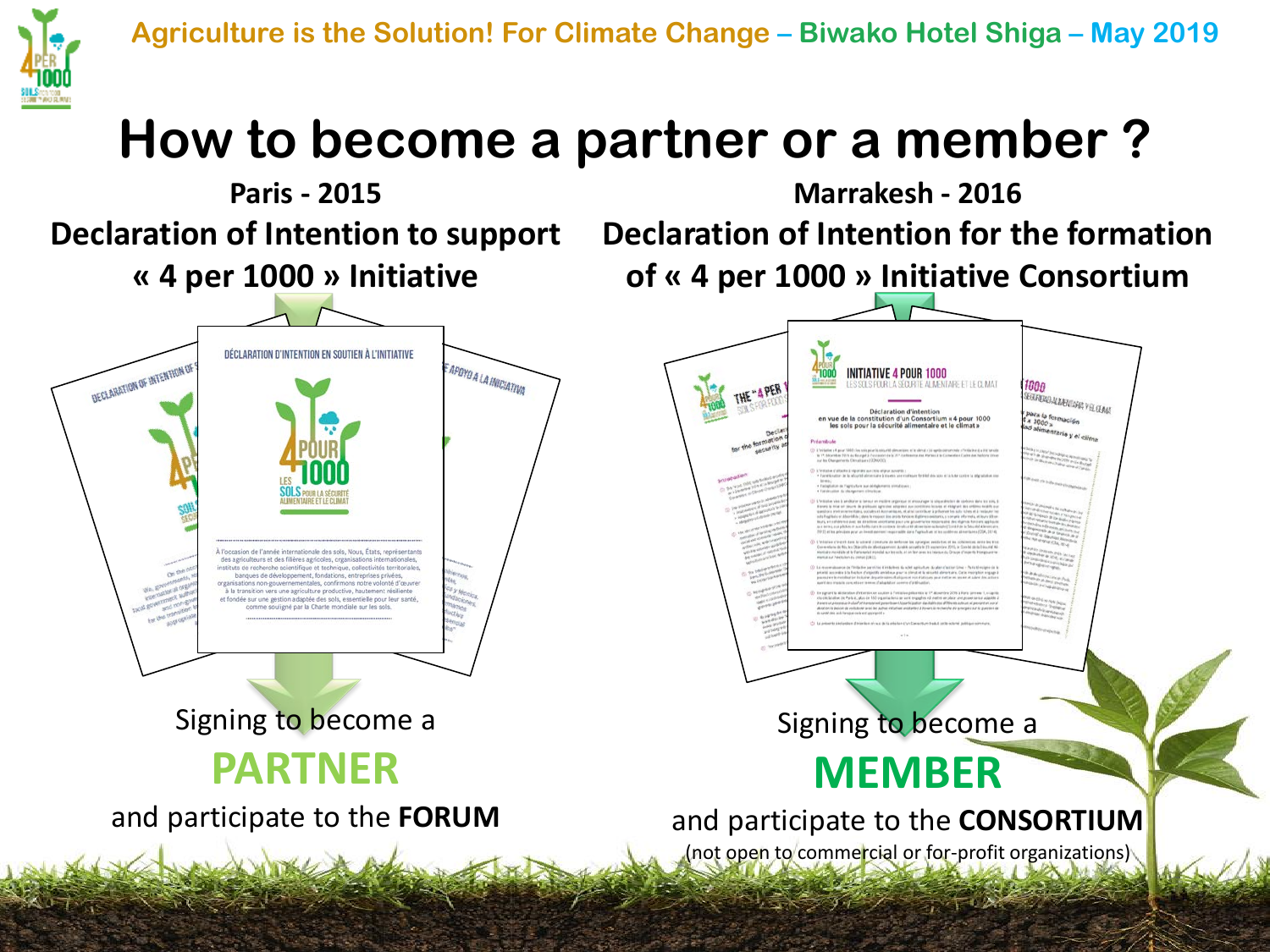

**Agriculture is the Solution! For Climate Change – Biwako Hotel Shiga – May 2019**

### **Partners & Members (Dec. 2018)**

#### **FORUM partners**

#### 359 signatories of the Paris Declaration

*Including 42 countries & provinces,12 international organizations, 14 foundations & development banks, 110 NGos, 80 research & education bodies & Universities, 40 Farmers organizations and 61 enterprises*

#### **CONSORTIUM Members**

Already 183 signatories of the Declaration of Intention n°2

Chair : **Dr. Ibrahim MAYAKI** (ES NEPAD)

Vice-Chair : **Mr. Stephane LE FOLL**  (ex - Min. Agriculture – France)